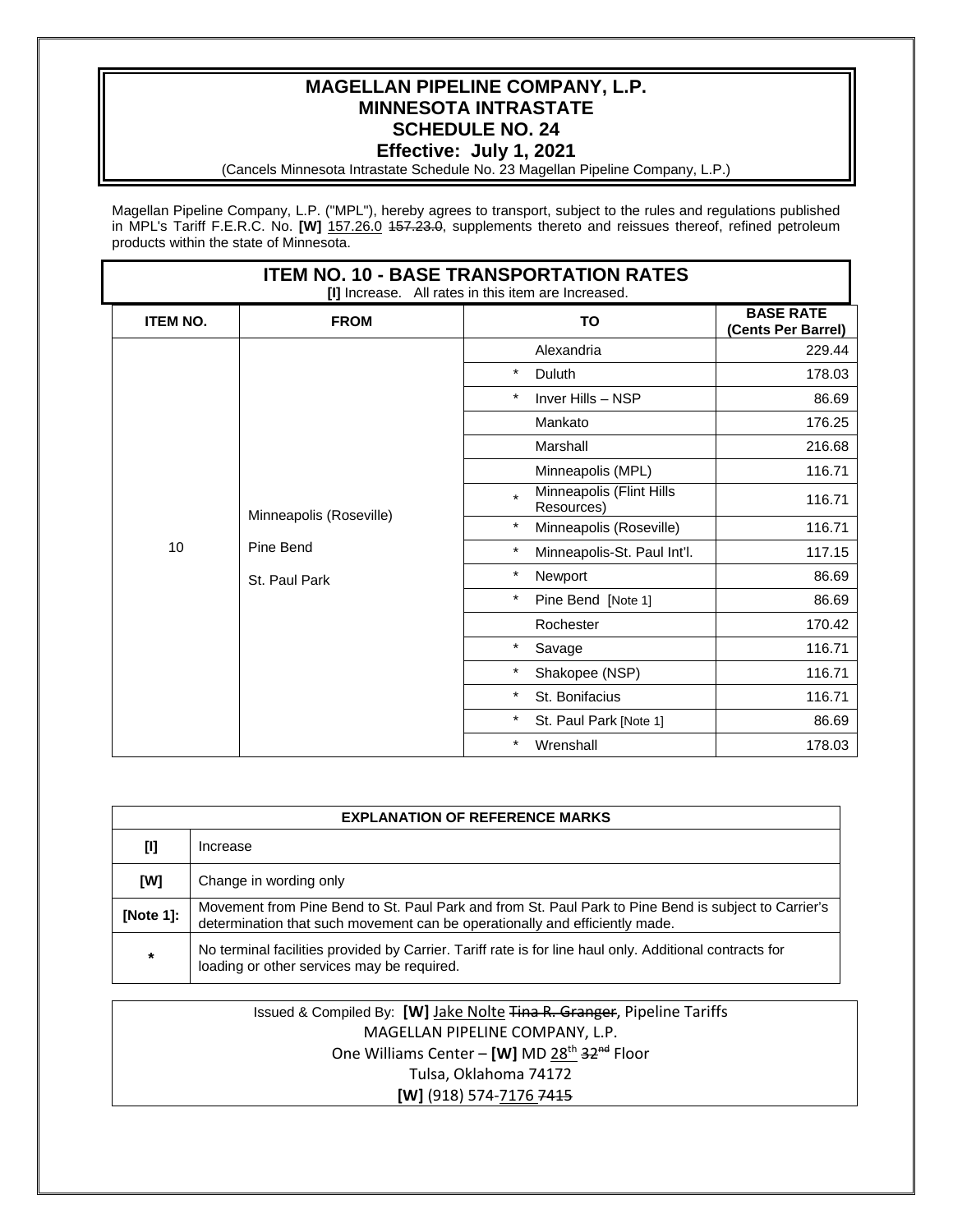# **ITEM NO. 45 – TEN YEAR INCENTIVE RATES**

1. Rates set forth in this Item apply to deliveries of Petroleum Products from a **single Incentive Rate Origin** as defined in this Item to any destination identified as an Incentive Destination in this Item. Incentive Destinations under this Item shall be defined as Carrier's **Minneapolis** destinations (Flint Hills Resources, MSPI and Roseville), Carrier's **Newport** destination, and Carrier's **St. Paul Park** destination. The Incentive Rate Origin under this Item shall be defined as one of the following Minneapolis origins: Minneapolis (Roseville), Pine Bend or St. Paul Park.

Shippers wanting to avail themselves of the Incentive Rates as set forth herein must satisfy all the following provisions.

- Shipper must enter into a prior written commitment with Carrier. The written commitment must specify the Shipper's election of the single Incentive Rate Origin.
- The term of the commitment shall be one hundred twenty (120) months, but not longer than the effectiveness of this Item or any successive issues, reissues and amendments thereto.
- The Effective Date of this commitment will be on the first day of the first calendar month following receipt by Carrier of an executed written commitment from the Shipper.
- The Shipper agrees to ship from the specified single Incentive Rate Origin and deliver from its inventory to the destinations identified in this Item a total **Guaranteed Committed Volume** greater than or equal to **66,000,000 barrels** over the Commitment Term and a **Minimum Annual Guaranteed Committed Volume of 6,600,000 barrels.**

2. In addition to the terms and conditions contained in this Item, all applicable rules and regulations in MPL F.E.R.C. No. **[W]** 157.26.0 157.23.0, supplements thereto and reissues thereof, also apply. If required, the Shipper shall furnish security in a form satisfactory to Carrier and adequate and sufficient to guarantee any payments that may arise under this commitment.

3. All volumes delivered at an Incentive Destination for the Shipper, including any volumes obtained by title transfer from another Shipper, will apply toward the total Guaranteed Committed Volume obligation, provided the tariff rate paid to Carrier for these volumes equals or exceeds the Incentive Rate. The Incentive Rates contained herein will only apply to volumes transported by Shipper, in its name, and delivered at an Incentive Destination from Shipper's inventory during the Commitment Term (*i.e.*, the original shipment date and the delivery date are both within the Commitment Term) from the single Incentive Rate Origin specified by Shipper in the written commitment.

| <b>INCENTIVE DESTINATION</b>          | <b>INCENTIVE RATE</b> |
|---------------------------------------|-----------------------|
| * Minneapolis (MSPI)                  | [1] 83.28             |
| * Minneapolis (Flint Hills Resources) | $[1]$ 40.13           |
| * Minneapolis (Roseville)             | $[1]$ 40.13           |
| * Newport                             | $[1]$ 40.13           |
| * St. Paul Park                       | $[1]$ 40.13           |

#### 4. **MINNEAPOLIS INCENTIVE RATES (Rates in Cents Per Barrel)**

\* No terminal service provided by Carrier

5. Carrier will invoice the Shipper at rates set out in Item 10 of this Tariff and any successive issues, reissues and amendments thereto, at the time of shipment. After the end of each month, Carrier will calculate the difference between the rate invoiced and the Incentive Rate for volumes delivered during the previous month at all Incentive Destinations for the Shipper from the Incentive Rate Origin Group, and will issue a payment to Shipper. Shipper will bear all other applicable charges in MPL F.E.R.C. No. **[W]** 157.26.0 157.23.0, and any successive issues, reissues and Supplements thereto.

6. Annually, on the anniversary of the commitment Effective Date, if the Shipper did not meet the Minimum Annual Guaranteed Committed Volume, the Shipper will owe Carrier an **Annual Reversion** payment. The Annual Reversion payment will equal the lesser of: (1) the difference between the Minimum Annual Guaranteed Committed Volume as set forth in the written commitment and the actual volume delivered at the Incentive Destinations from the specified Incentive Rate Origin during the Contract Year multiplied by the volume-weighted Incentive Rate, or (2) the actual barrels delivered at the Incentive Destinations during the Contract Year, times **[I]** 44.54 cents per barrel.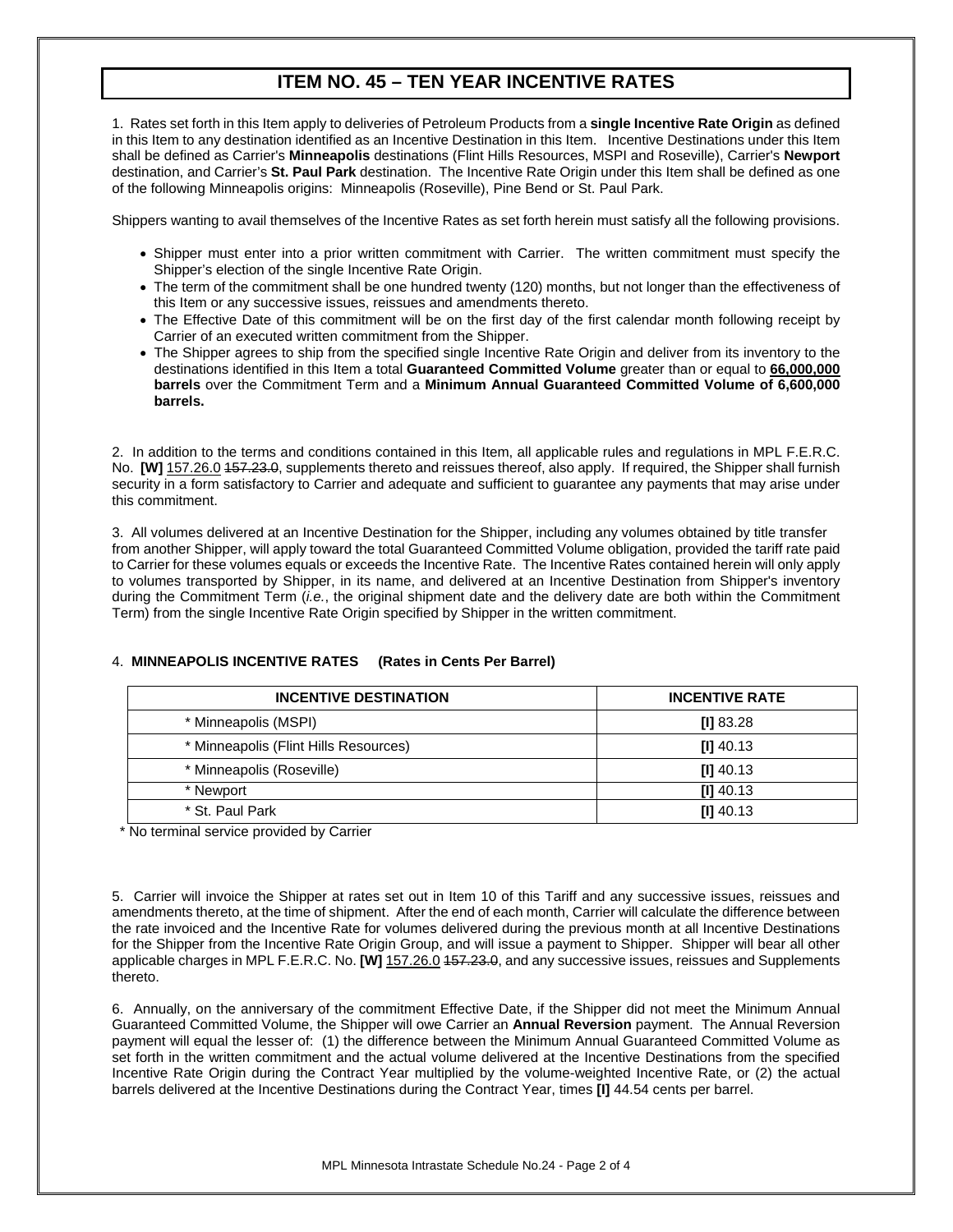## **ITEM NO. 45 - TEN YEAR INCENTIVE RATES (continued)**

 During the remainder of the Commitment Term, any payments to Carrier under the Annual Reversion provision will be credited against future transportation charges for the Shipper's deliveries to the Incentive Destinations, subject to the following provisions: (1) delivered volume must originate from the Incentive Rate Origin, specified in the written commitment; and (2) Annual Reversion credits may only be applied against transportation charges incurred during any subsequent twelve (12) month period which are associated with volumes greater than the Minimum Annual Guaranteed Committed Volume. Upon expiration of the Commitment Term, any remaining Annual Reversion payments collected under this provision will be applied toward all transportation charges for movements from Shipper's Incentive Rate Origin to any Incentive Destination identified in this Item for one (1) year, after which any unused transportation credits will expire. When crediting Annual Reversion payments back to Shipper, Carrier will invoice the Shipper at rates set out in Item 10 of this Tariff, and any successive issues, reissues and amendments thereto, at the time of shipment. After the end of each month, Carrier will issue a payment to Shipper for the lesser of: (1) the amount of Shipper's previous month's transportation charges for deliveries to all Incentive Destinations from the Incentive Rate Origin, as specified above, minus any payments made by Carrier as described in Paragraph 5 of this Item, or (2) the remaining Annual Reversion credit balance. Shipper will bear all other applicable charges in MPL F.E.R.C. No. **[W]** 157.26.0 157.23.0, and any successive issues, reissues and amendments thereto.

7. At the end of the Commitment Term, if the Shipper did not meet the total Guaranteed Committed Volume, Shipper will pay a **Commitment Reversion** equal to the lesser of: (1) the difference between the total Guaranteed Committed Volume and the actual volume delivered during the Commitment Term multiplied by the volume weighted Incentive Rate, or (2) the Commitment Reversion Rate minus the Incentive Rate multiplied by the barrels actually delivered during the Commitment Term. Commitment Reversion Rates, which are based on the actual volumes delivered during the Commitment Term, are as follows:

| <b>COMMITMENT REVERSION RATES (Rates in Cents Per Barrel)</b>                     |                                   |                                                                          |  |  |  |
|-----------------------------------------------------------------------------------|-----------------------------------|--------------------------------------------------------------------------|--|--|--|
|                                                                                   | <b>COMMITMENT REVERSION RATES</b> |                                                                          |  |  |  |
| <b>ACTUAL DELIVERED VOLUMES</b><br><b>DURING COMMITMENT TERM</b>                  | <b>MINNEAPOLIS (MSPI)</b>         | <b>ALL OTHER INCENTIVE</b><br><b>DESTINATIONS OF THIS</b><br><b>ITEM</b> |  |  |  |
| Less than total Guaranteed Commitment Volume &<br>Greater than 12,600,000 Barrels | <b>III</b> 98.34                  | $[1]$ 71.13                                                              |  |  |  |
| 8,400,001 - 12,600,000 Barrels                                                    | $[1]$ 108.22                      | $III$ 77.14                                                              |  |  |  |
| 4,200,001 - 8,400,00 Barrels                                                      | <b>III</b> 111.87                 | [1] 83.38                                                                |  |  |  |
| Less than or equal to 4,200,000 Barrels                                           | $III$ 117.59                      | [1] 89.08                                                                |  |  |  |

For example, a Shipper agrees to deliver the total Guaranteed Committed Volume of 26,400,000 barrels from the St. Paul Incentive Rate Origin to the Incentive Destinations during the Commitment Term, but only ships and delivers 26,200,000 barrels (all at Carrier's Minneapolis (Roseville) Incentive Destination). Method (1) calculates a Commitment Reversion Payment equal to **\$80,260** [200,000 barrels (*i.e.*, the total Guaranteed Committed Volume of 26,400,000 barrels minus the actual deliveries at the Incentive Destination of 26,200,000 barrels) times the volume weighted Incentive Rate of **40.13** cents per barrel]. Method (2) calculates a Commitment Reversion Payment equal to **\$8,122,000** [the Commitment Reversion Rate of **71.13** cents per barrel minus the Incentive Rate of **40.13** cents per barrel multiplied by the 26,200,000 barrels actually delivered to the Incentive Destination].

The amount due Carrier would be the lesser of the two, or in this example **\$80,260**. Payment shall be due upon receipt of invoice. Any payments to Carrier under this Commitment Reversion provision will not be credited against future transportation charges. Transportation credits accumulated under the Annual Reversion provision cannot be applied to the Commitment Reversion obligation, but can only be used as designated in Paragraph 6 above.

8. If a Shipper fails to meet the total Guaranteed Committed Volume and that failure is the direct result of the Carrier's inability to provide timely service, the total Guaranteed Committed Volume shall be reduced *pro rata* on a day for day basis for each day that the Carrier was unable to provide timely service. The Shipper must assert its claim of Carrier's failure to provide timely service in writing to Carrier within ten (10) days following the end of the calendar month during which Carrier did not provide timely service. The Shipper will bear the burden of proof in showing that Carrier's failure to provide timely service did, in fact, result in the Shipper's failure to meet its commitment obligation.